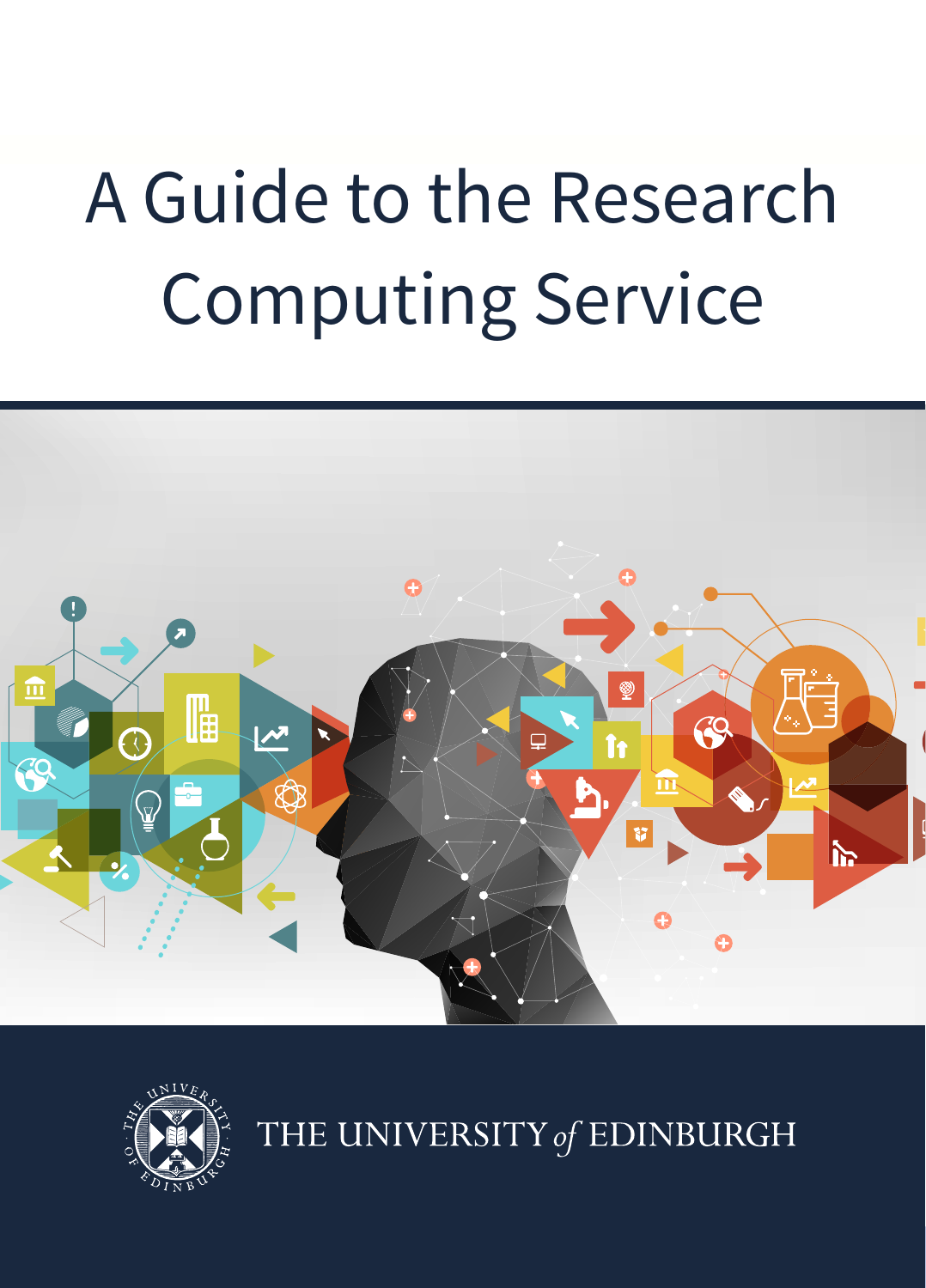Cover image © iStock Images 2018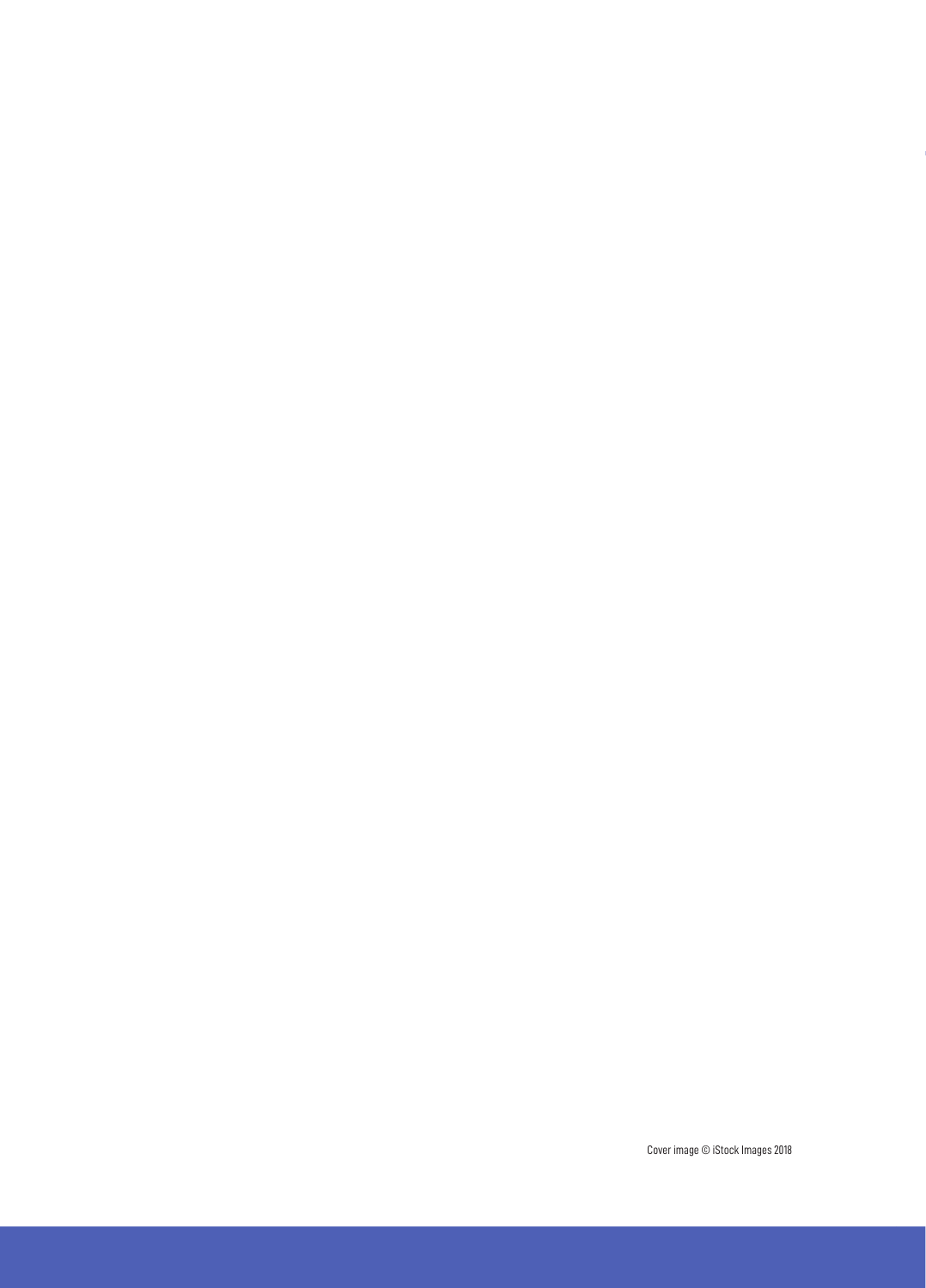#### **Table of Contents**

| <b>Research Computing</b>        | 4  |
|----------------------------------|----|
| High Performance Computing (HPC) | 5  |
| Eddie                            | 6  |
| Eleanor                          | 8  |
| Storing your research data       | 9  |
| Training                         | 10 |
| Digital Research Services        | 11 |
| Support                          | 12 |

This booklet was produced in November 2018 by Information Services, IT Infrastructure division, Research Services Section.

The latest version can be downloaded from:

https://www.ed.ac.uk/is/research-computing-service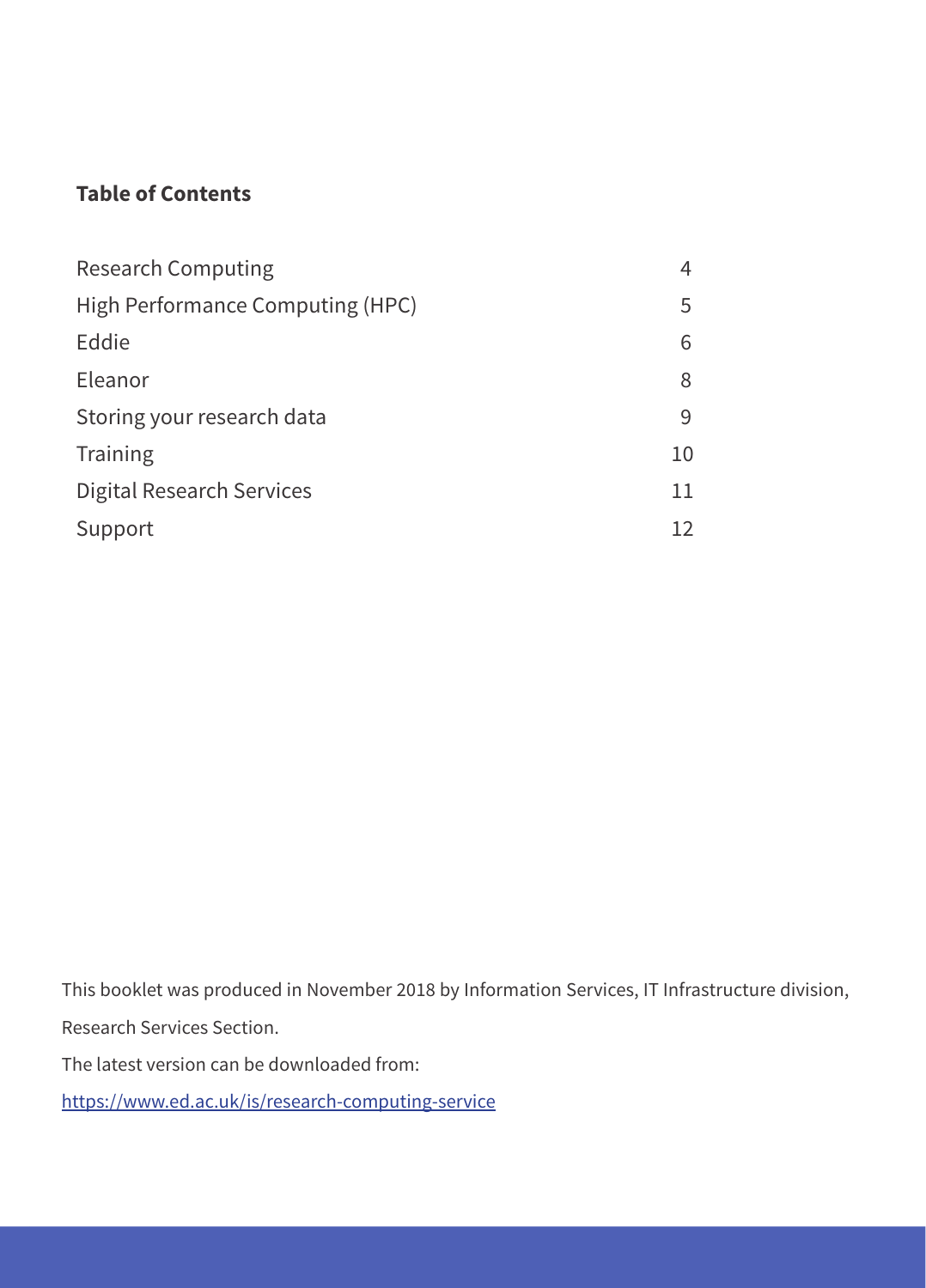## **Research Computing**

Advances in computing underpin some of the most significant research undertaken in recent decades, from genetic sequencing to climate change modelling and simulation.

Computational methods allow researchers to ask new questions and scale up their projects, offering exciting potential across all disciplines.

The University of Edinburgh provides a range of research computing services. This guide gives an overview of the services available, explaining what they are, why you should use them, and how to use them.

Research Computing Service: https://www.ed.ac.uk/is/research-computing-service

Computational research also requires data management and storage, which is supported through the Research Data Service: https://www.ed.ac.uk/is/research-data-service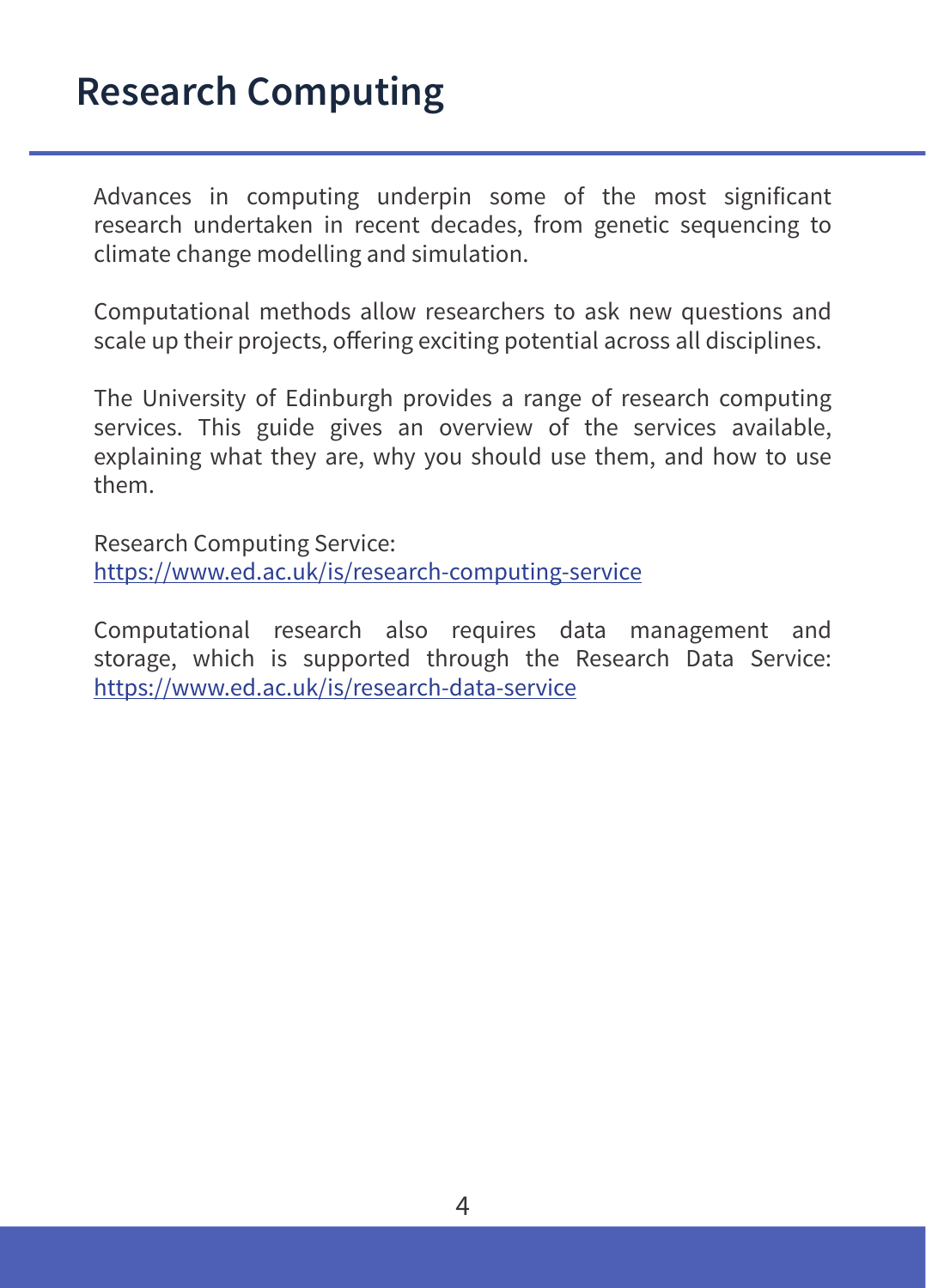# **High Performance Computing (HPC)**

High Performance Computing (HPC) involves the use of clusters of computers (nodes) and parallel processing techniques for solving complex computational problems and performing research activities.

HPC clusters run advanced applications for simulation, modelling, data analysis, manipulation, mining and visualisation.

While small amounts of processing can be carried out on a desktop machine or school network, researchers working with significant amounts of data will quickly require more processing power. Using an HPC cluster enables researchers to distribute a computational task across many compute cores, to lower time-to-solution, and enable computations at an otherwise unachievable scale. As a result, HPC is increasingly used across academic disciplines and research fields.

The University of Edinburgh provides access to a range of local, regional and national HPC facilities, including its own cluster, Eddie.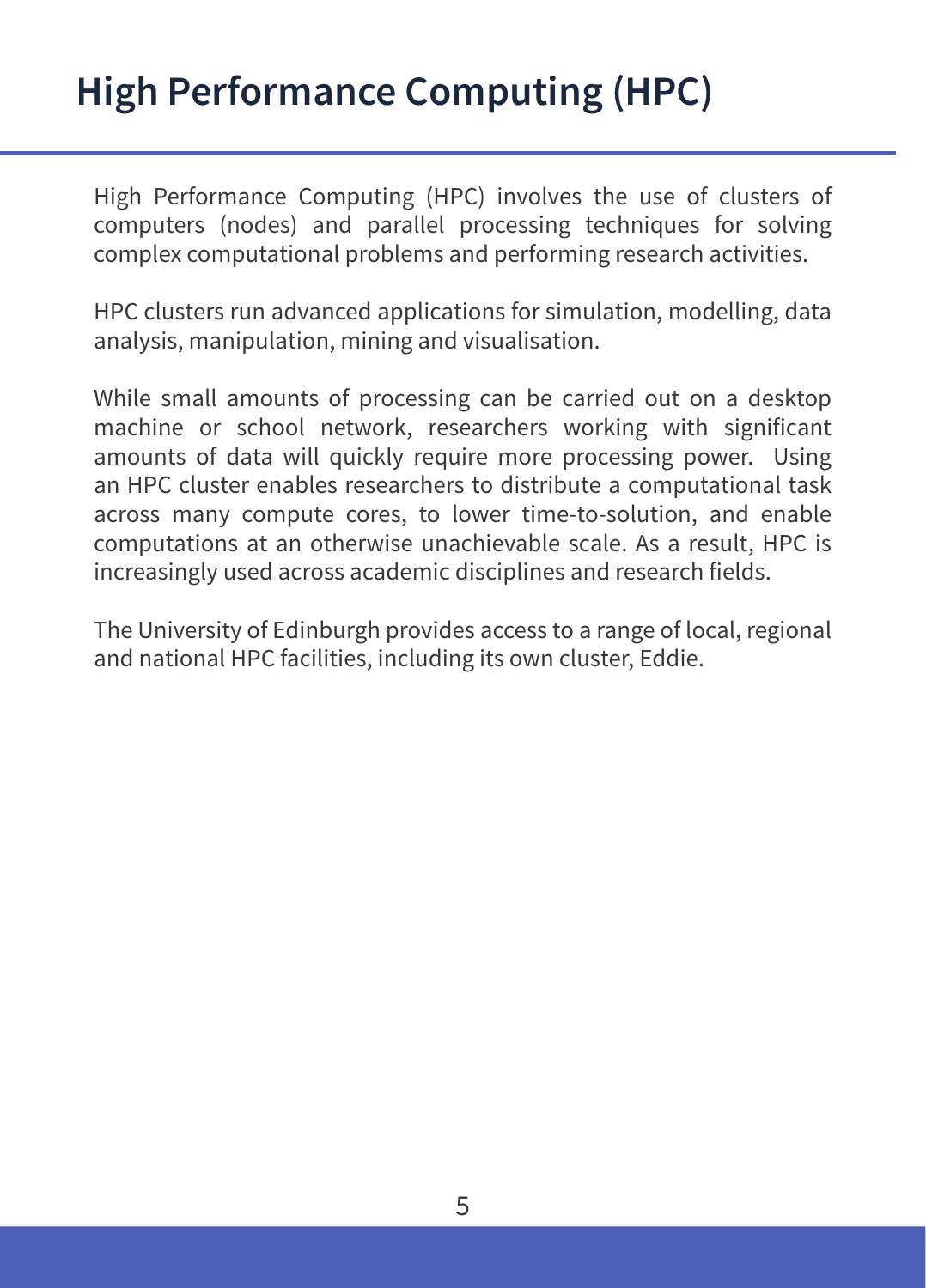#### **What is Eddie?**

Eddie is the University's research compute cluster. It runs a Linux operating system and consists of several thousand Intel® Xeon® cores. Eddie provides access to large-memory (multiple terabyte) compute nodes as well as a significant number of NVIDIA GPUs to support accelerated computing and deep learning.

Eddie provides a fast file system that allows hundreds of users to read and write to it at the same time.

#### **Why should I use it?**

Eddie allows you to run your analyses in parallel taking advantage of multiple compute cores. This way you can:

- analyse large amounts of data faster than on a desktop computer.
- perform computations that would not be possible on a desktop computer.

A number of software applications are installed on Eddie and you can also install and use your own if required.

Eddie connects with the University's file store for research data making it easy to transfer your data for analysis. Learn more about DataStore on page 9.

You can learn how to use Eddie even if you have little or no experience of cluster computing, as training, support and consultancy services are available (see pages 10 and 12).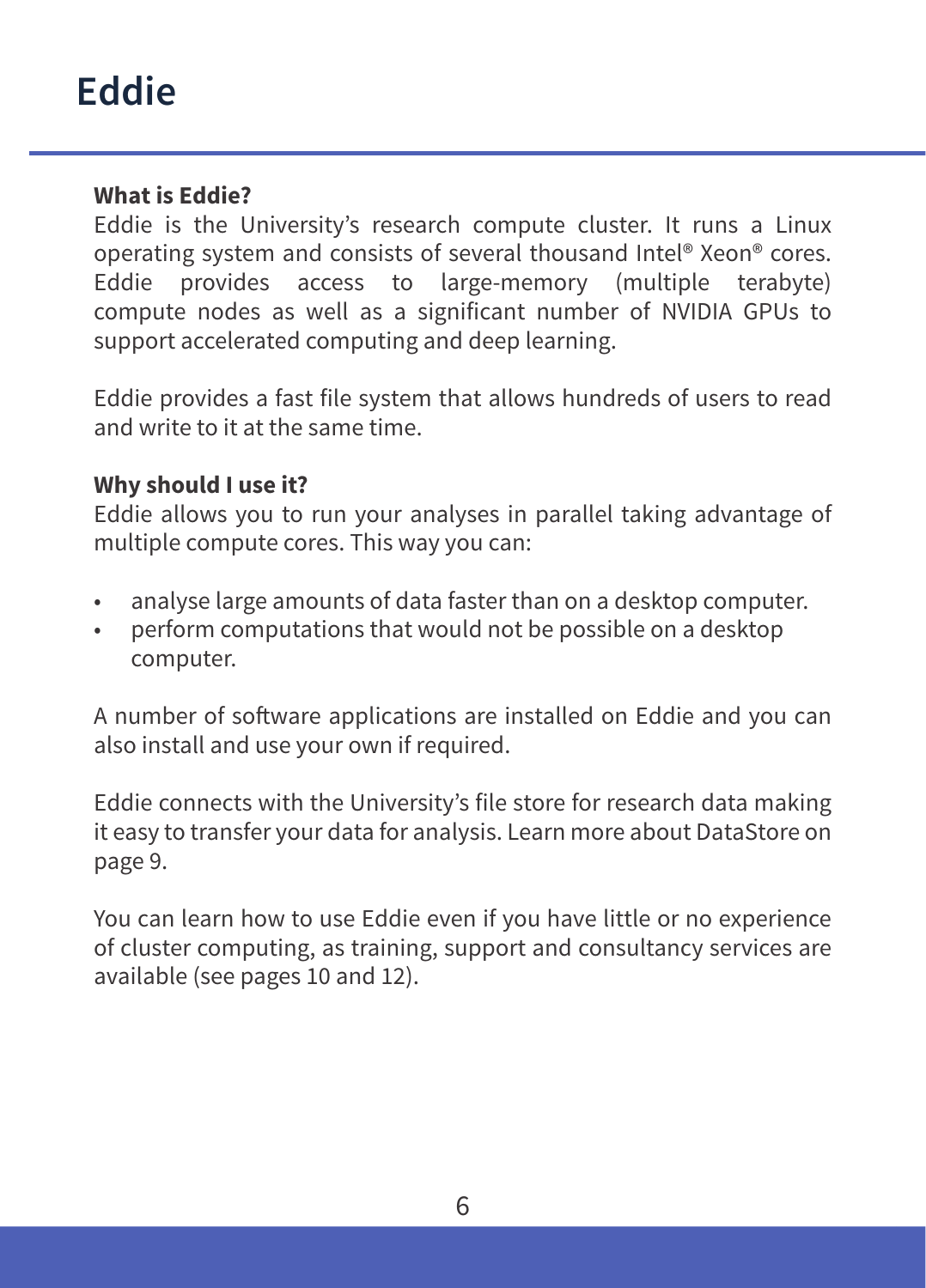#### **How can I access it?**

Eddie can be used by all research staff and postgraduate students – all you need is your University username.

There are free allocations of storage for individuals and groups. Further storage, priority compute and access to ring-fenced resources are available for grant-funded research.

A quick-start guide to accessing Eddie can be seen here: https://www.wiki.ed.ac.uk/display/ResearchServices/Quickstart

More information on Eddie can be seen here: https://www.ed.ac.uk/is/research-computing-service/eddie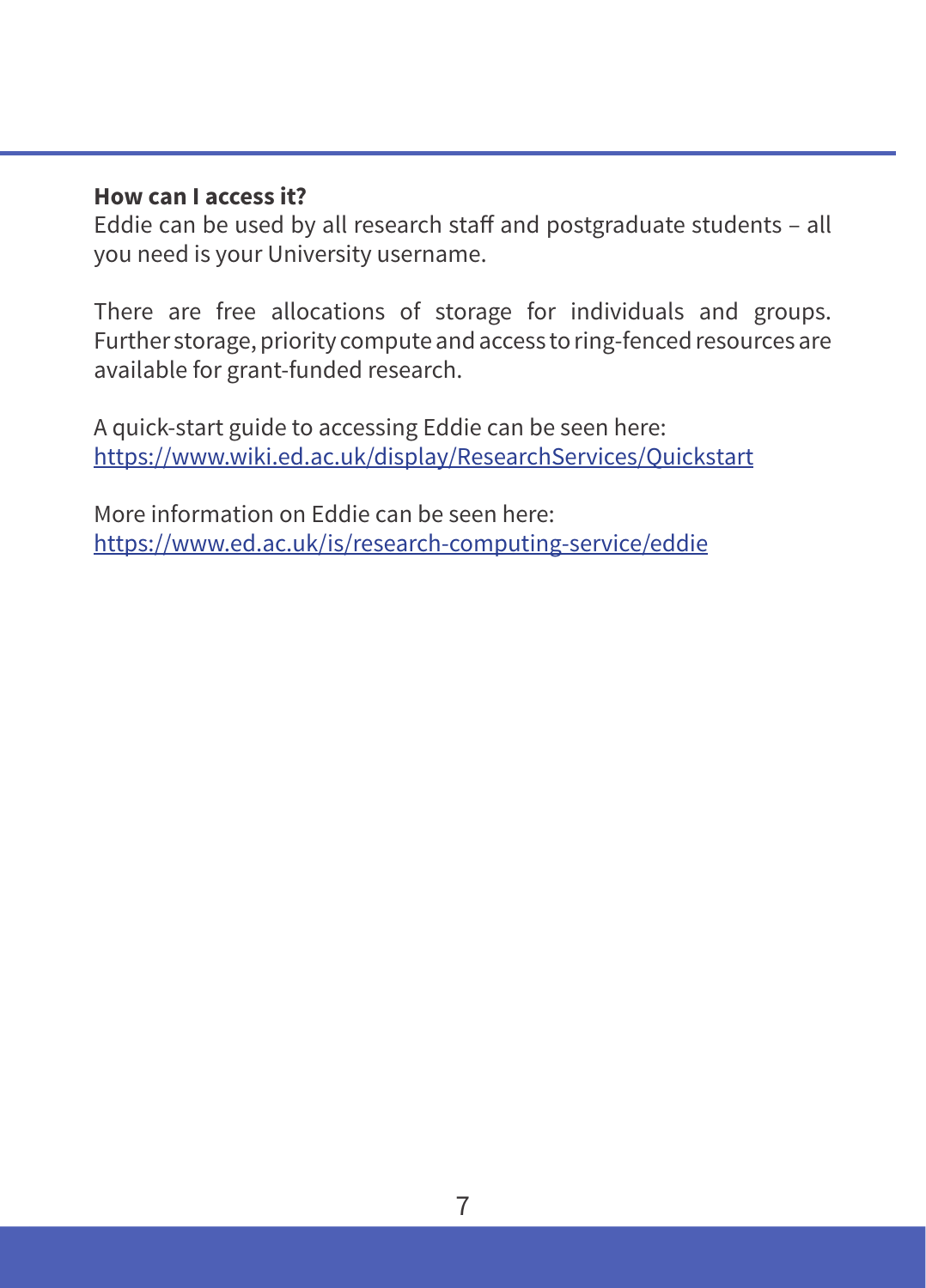## **Eleanor**

#### **What is Eleanor**

Eleanor is the University's cloud computing service for research. It provides a platform to self-provision infrastructure, allowing you to create virtual machines configured to your exact requirements.

Eleanor offers familiar operating systems (CentOS, Scientific Linux, Ubuntu and Windows) and popular scheduling tools (Hadoop and Spark).

#### **Why should I use it?**

Renting servers in the cloud for research rather than purchasing is a cost -effective solution.

Eleanor is highly customisable you have full control of the installed software, and if more memory, CPUs or disk are required you can quickly reconfigure your virtual machine.

Eleanor is similar to the commercial cloud service, Amazon Web Services, but it is private: built on University infrastructure, located in our own data centres.

#### **How can I access it?**

All research staff and postgraduate research students can get access to a restricted amount of cloud resource at no cost for proof-of-concept and small-scale work. Funded access is available for research projects.

You can register to use Eleanor at: https://registration.ecdf.ed.ac.uk/storage/ (under "My Research Cloud Projects")

More information on Eleanor can be seen here: https://www.ed.ac.uk/is/research-computing-service/cloud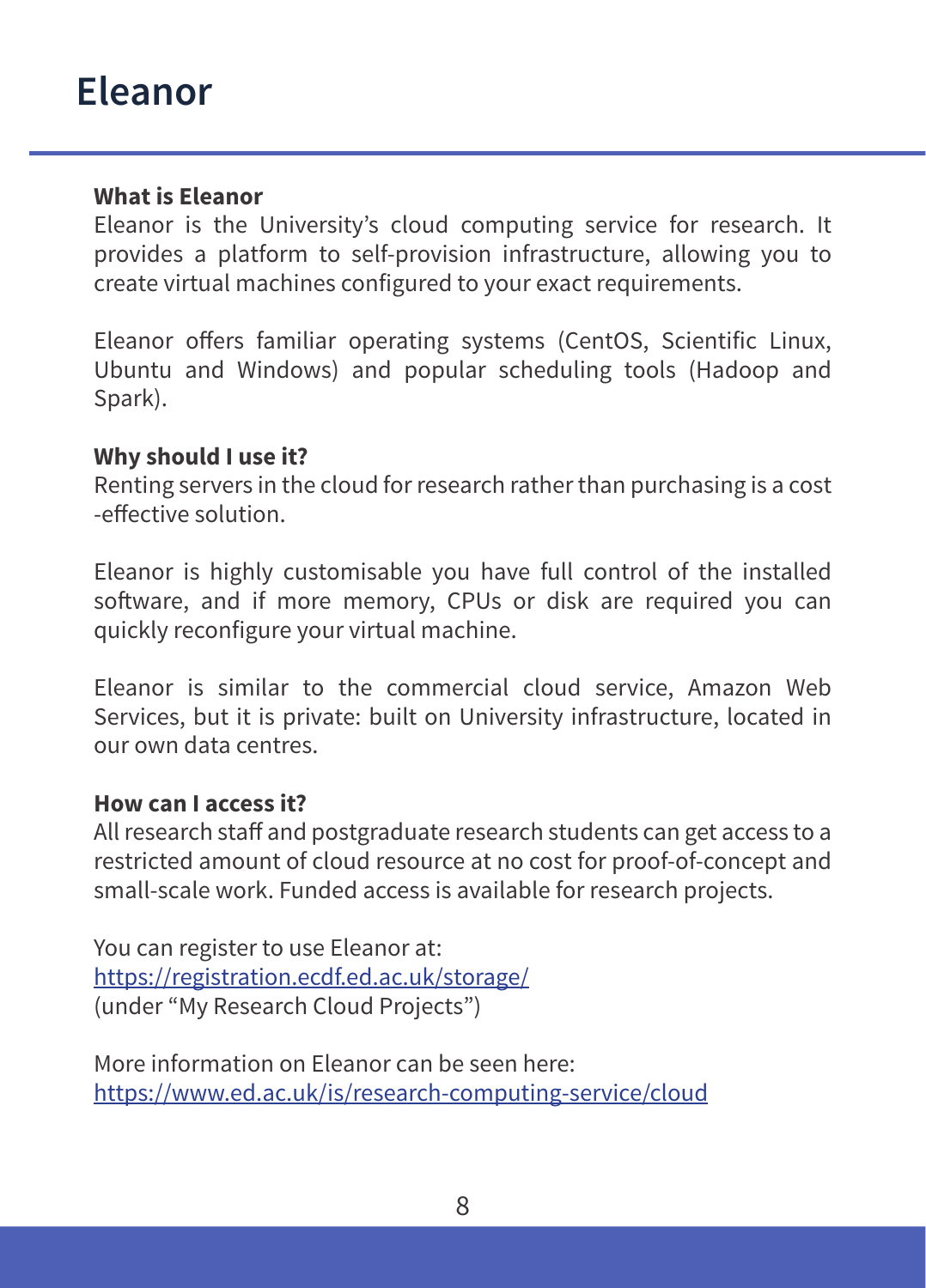Free and funded storage allocations are available on both Eddie and Eleanor to allow you to run your analysis. For longer-term storage of golden copy research data, we recommend DataStore.

#### **What is DataStore?**

DataStore provides file storage for active research data and is available to all research staff and postgraduate research students.

DataStore can be connected with both Eddie and Eleanor for easy transfer of your data for analysis.

#### **Why should I use it?**

DataStore is fully backed-up, secure, resilient, multi-site storage, and new allocations can be created immediately.

#### **How can I access it?**

A free individual allocation is given to all research staff and postgraduate research students. This is mapped to the M:drive on University Supported Desktops.

Shared group spaces and additional capacity for more demanding projects can also be arranged.

Connection instructions are available at: https://www.wiki.ed.ac.uk/display/ResearchServices/DataStore

More information on DataStore can be seen here: https://www.ed.ac.uk/is/research-data-service/working-with-data/data-storage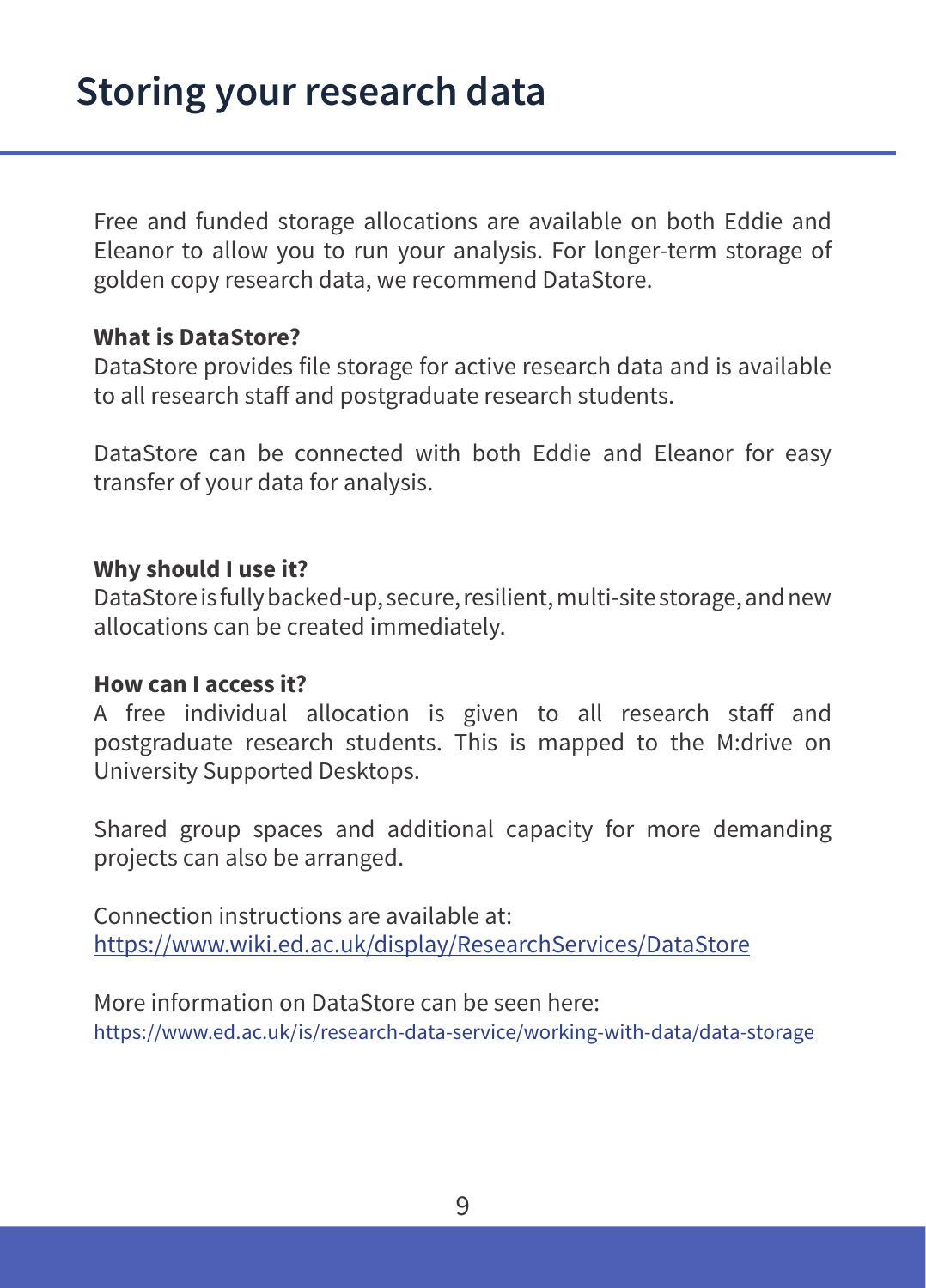## **Training**

Research computing training is provided through the University of Edinburgh's Digital Skills and Research Services Support teams.

This includes introductory courses on Eddie as well as more advanced training on parallel programming techniques.

You can search for a course and book a place via the Event Booking channel in MyEd or the Digital Skills Resource Finder at https://www.digitalskills.ed.ac.uk/all-resources/

You can also request training to be delivered in your School or Institute by contacting us directly.

Course material can be seen here: https://www.wiki.ed.ac.uk/display/ResearchServices/Courses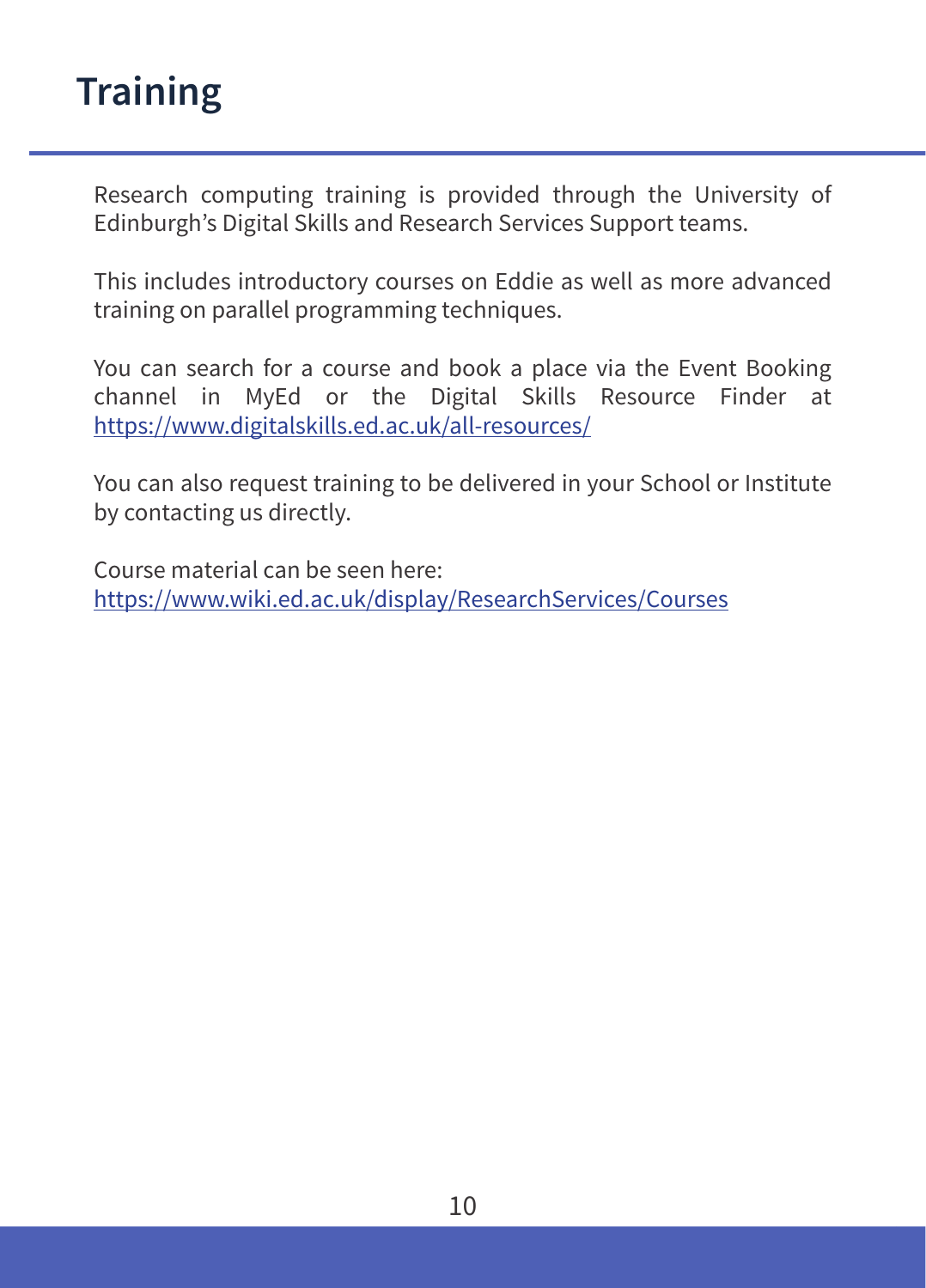The University of Edinburgh provides a wide range of digital research services for use across the research lifecycle. The Digital Research Services website provides a single point of access to information about all services available, along with case studies, and skills development information. The Digital Research Facilitation team can work with researchers to ensure they get can access and get the best value out of services provided.



Website: digitalresearchservices.ed.ac.uk